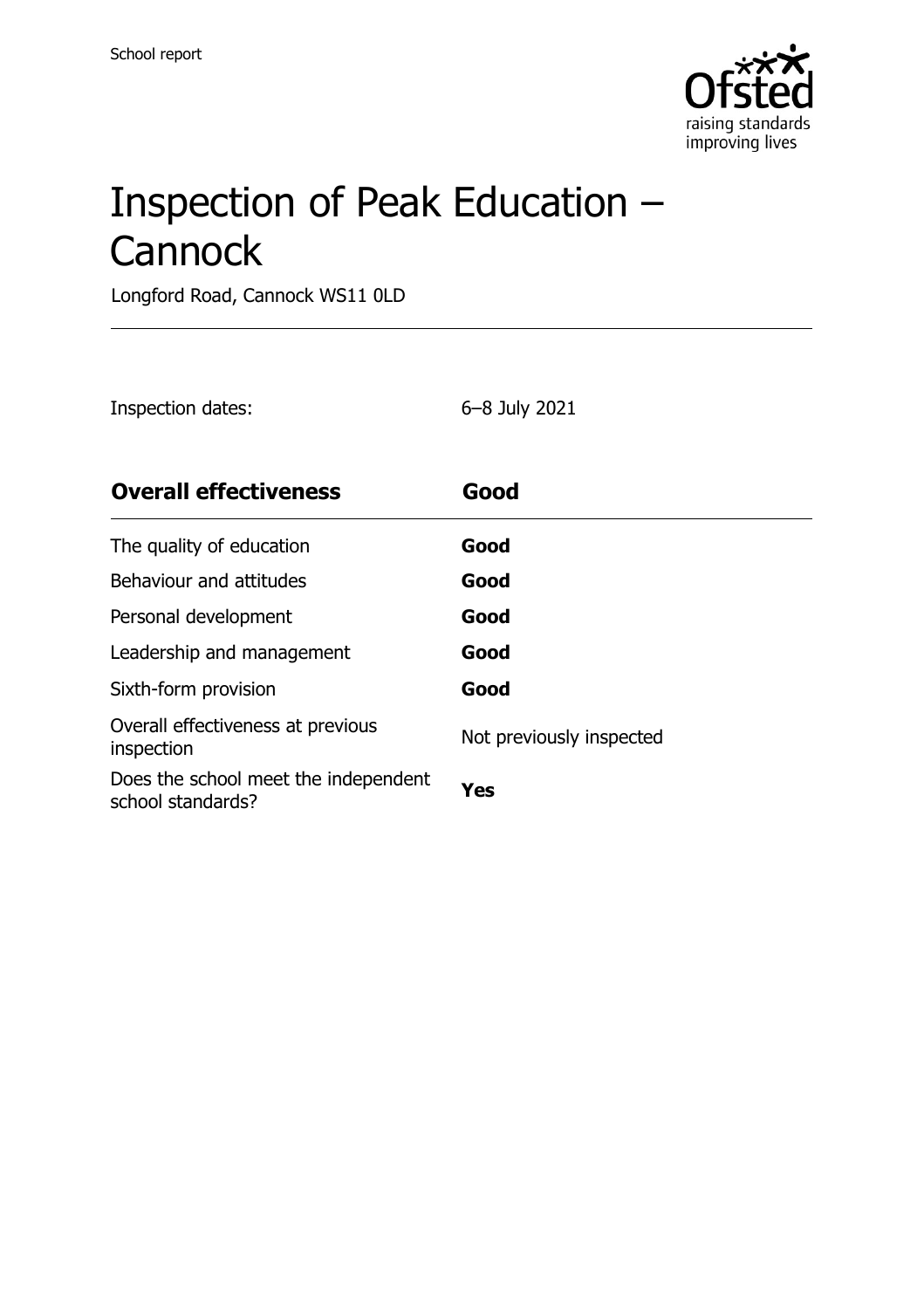

#### **What is it like to attend this school?**

Peak Education staff want the very best for every pupil. They treat each pupil as a unique individual. Leaders draw up well-crafted plans that recognise pupils' social, emotional and mental health needs well. Staff use these to help pupils re-engage with education. This builds pupils' confidence and resilience. Leaders rightly focus on preparing pupils for their next steps in education, employment or training.

Staff expect pupils to behave well and work hard. They have high expectations. When pupils struggle with their behaviour, staff are patient and deal with pupils with sensitivity. This means that incidents of poor behaviour do not disrupt the day-today life of school. Staff help pupils learn to make better decisions, rather than simply imposing sanctions. Pupils know that staff care about them. Relationships between pupils and staff are strong. Pupils feel safe in school. They are confident that staff will deal with instances of bullying swiftly.

Leaders have constructed a curriculum that meets pupils' needs. It is ambitious and blends academic study with vocational courses well. Leaders have placed numeracy and literacy at the heart of their plans. Staff work with each pupil on a curriculum that challenges and interests them. Staff celebrate pupils' successes.

#### **What does the school do well and what does it need to do better?**

Leaders have devised a broad curriculum. It has four distinct aspects. It is made up of an academic and vocational element, an enrichment programme and an outdoor activity programme. When a pupil joins the school, staff meet with them to build an appropriate curriculum that blends these elements together. This is based on the needs of the pupil and their interests. Leaders make sure it is suitably ambitious. The initial primary purpose is to help the pupil re-engage with education. Leaders' tailored approach with pupils is successful in doing this.

Many pupils have significant gaps in their learning. These have often been caused by extensive periods out of education. This is particularly evident in pupils' literacy and numeracy. Leaders have therefore built elements of literacy and numeracy into each subject. In mathematics, leaders have developed a detailed and wellsequenced curriculum. Teachers have the flexibility to address gaps in pupils' knowledge in the context of new learning. As a result, pupils can link their learning, rather than mathematics being an ad-hoc collection of disconnected knowledge.

In English, leaders are clear about what they want pupils to learn. The curriculum covers the essential elements, so pupils develop their reading and writing well. Staff have the appropriate knowledge and expertise, and they adapt the curriculum to meet pupils' needs. As a result, pupils' literacy improves. However, the current curriculum does not promote a love of reading sufficiently well. It does not develop pupils' access to and understanding of a range of books from different genres, periods and authors.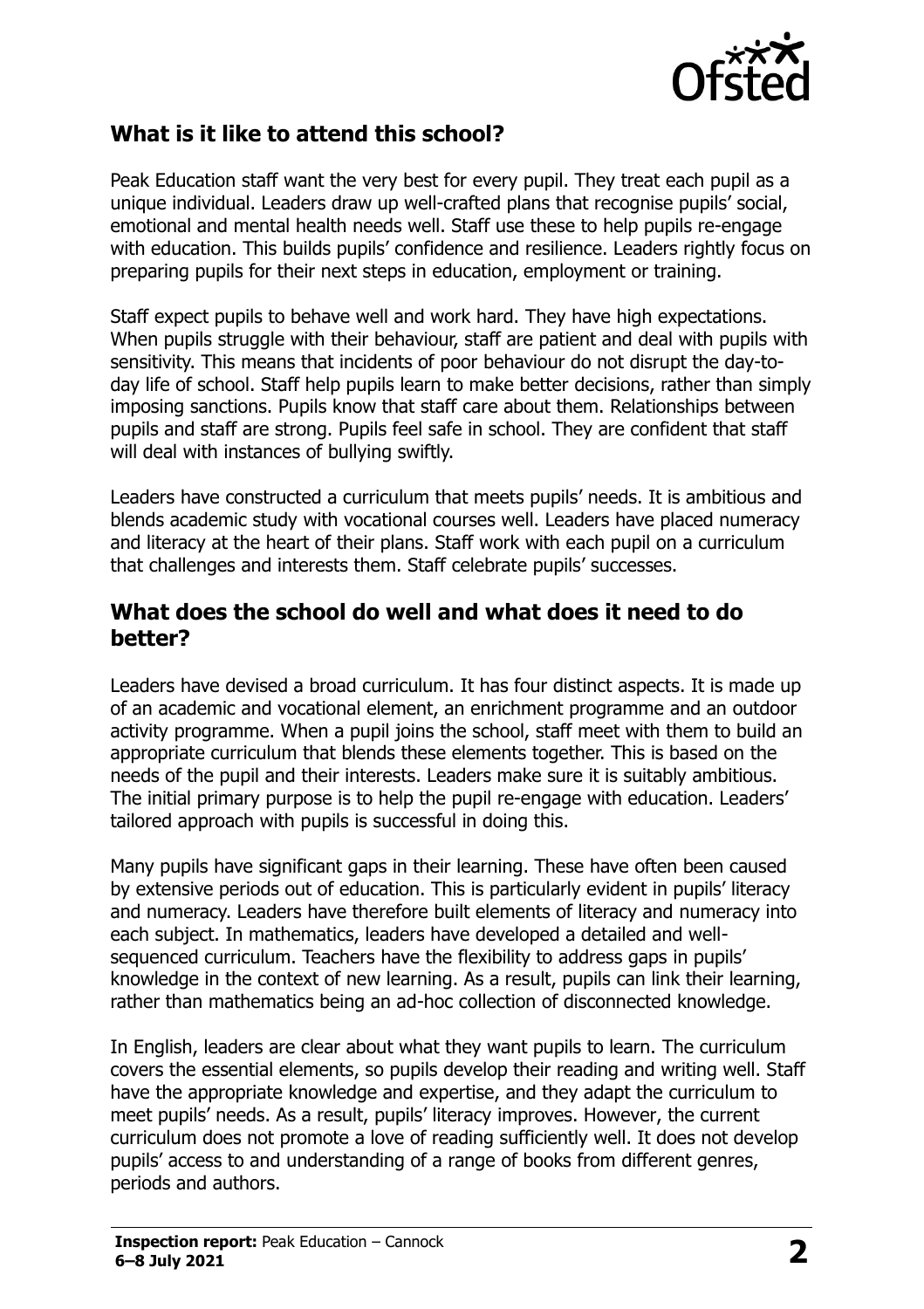

The vocational curriculum is a strength. Pupils can choose from a wide range of subjects, from health and beauty to construction. Leaders adapt curriculum plans in these subjects well. This means that the curriculum meets the needs of each pupil. Pupils have access to high-quality resources that support their learning. Staff have the expertise and experience needed. Pupils' learning builds on what they know and remember. As a result, many successfully complete qualifications in these subjects that enable them to go on to further study.

Pupils' spiritual, moral, social and cultural development is at the heart of leaders' work. Pupils are taught how to keep themselves safe. The personal, social, health and economic (PSHE) education curriculum is comprehensive. It strongly supports the school's ethos 'respect yourself, respect all others, respect the environment'. Pupils have meaningful opportunities to understand how to be responsible, respectful and active citizens. Inspectors visited lessons where pupils were learning about the impact of prejudice and discrimination. The wide range of outdoor activities complements this curriculum well. For instance, pupils told inspectors how these helped them learn how to work as a team.

Many staff are relatively new to the teaching profession. They are committed to the school and helping pupils learn. Teachers know their subject well. However, leaders know that some teachers need further training. This will help teachers improve their knowledge of how to teach their subject. Leaders have extensive plans in place to do this further.

Pupils' attendance remains a challenge for leaders. Much of this is rooted in pupils' previous experience of education. However, leaders are determined to improve this and are working tirelessly to do so. Staff's work to improve pupils' attendance is effective. They employ a range of strategies. This rightly remains a high priority for leaders.

Careers education is effective. Pupils are well prepared for their next steps. All pupils attend weekly careers lessons. A small team of appropriately trained staff lead these lessons. Staff explore pupils' aspirations and provide practical information on different careers. Pupils also learn practical skills, such as how to write a job application letter. Many pupils complete relevant work experience. Staff work closely with pupils. They help them attend interviews and complete applications for jobs or college places. Consequently, few pupils leave without future provision in place.

There is a small number of sixth-form students. Pupils only stay on in the sixth form if they can take higher level qualifications than they did in Year 11. Sixth-form provision meets pupils' academic and wider needs well.

Inclusive education practitioners (IEPs) provide support for pupils. IEPs are well trained and know pupils well. They help pupils learn in lessons and support them with their behaviour. Pupils trust them and value their support. They make a significant contribution to pupils' education and well-being.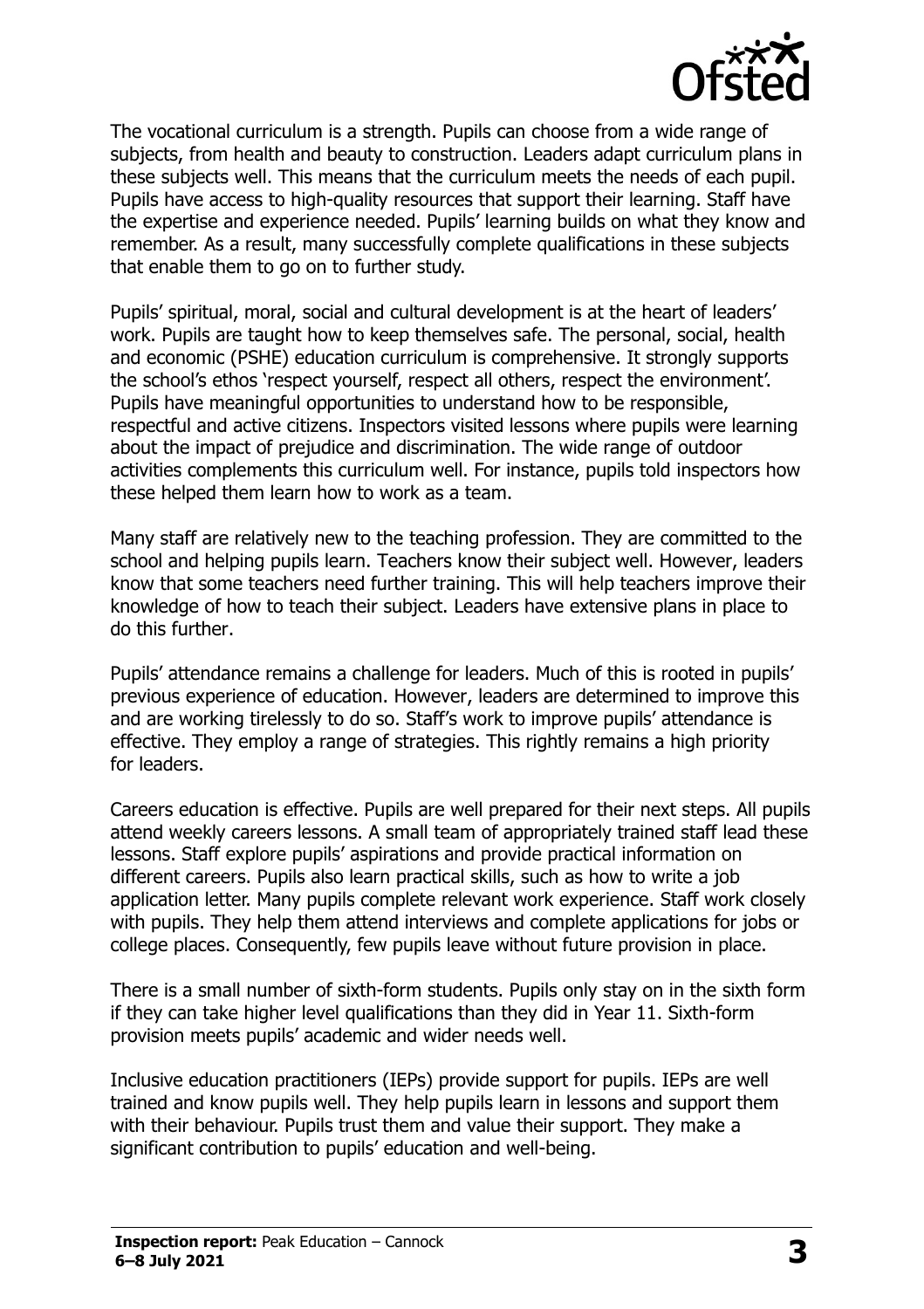

Leaders ensure that the school meets the requirements of schedule 10 of the Equality Act 2010. The proprietor holds leaders to account and challenges them to continue to improve the school. He provides effective support to leaders and acts swiftly to make sure that staff have the resources and expertise needed. All of the independent school standards are met.

### **Safeguarding**

The arrangements for safeguarding are effective.

All staff understand that safeguarding is everybody's responsibility. Leaders have introduced thorough procedures and training. Staff are vigilant and report all concerns promptly. Staff know pupils well, so are always alert to any changes in pupils' behaviour that could indicate that they are at risk of harm. Leaders keep a watchful eye and act on concerns swiftly. They work closely with outside agencies when appropriate.

Leaders have made sure that the school site is a safe place for pupils.

The safeguarding policy takes account of current government guidance. It is available on the school's website.

## **What does the school need to do to improve? (Information for the school and proprietor)**

- In most subjects, the curriculum is well ordered and ambitious and meets the needs of pupils. This helps teachers identify and address gaps in pupils' knowledge. To deliver these plans effectively, teachers must have a detailed knowledge of the subject matter being taught and the way in which pupils learn. Leaders should ensure that curriculum planning in all subjects continues to develop, while further developing teachers' subject expertise.
- **Pupils develop their literacy skills well so that they are prepared for the next stage** in their education or employment and training. However, many pupils do not read widely enough, nor do they read for pleasure. Leaders and staff should make sure pupils have access to, read and are exposed to books from different genres, authors and styles and promote a love of reading so that pupils read more widely.
- Many pupils start at the school having previously missed large parts of their education through high rates of absence. While at Peak Education, several pupils improve their attendance. However, there are a few pupils whose attendance is not improving. This affects their learning. Staff and leaders need to make sure the importance of good attendance is understood, and pupils' attendance improves.

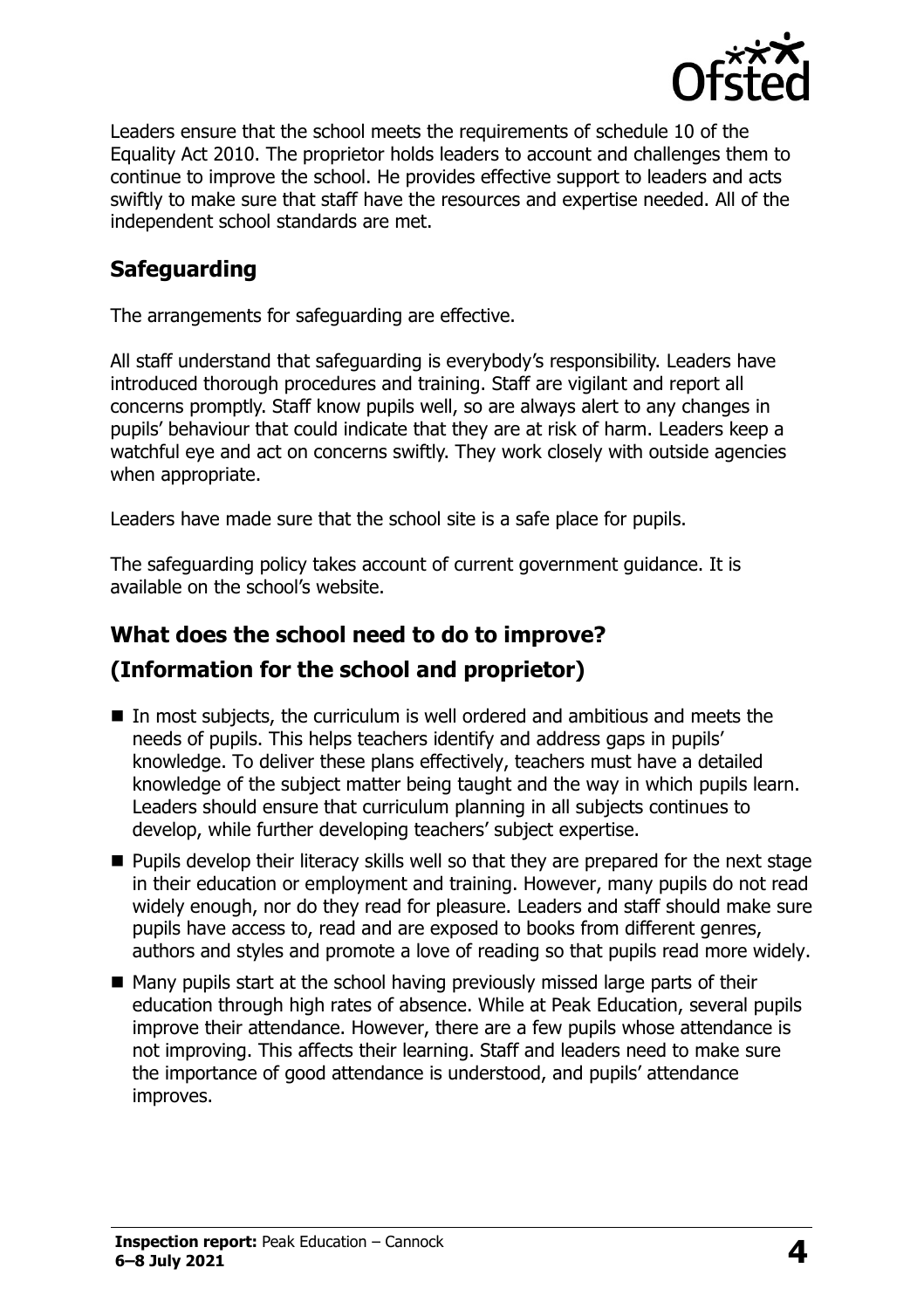

#### **How can I feed back my views?**

You can use [Ofsted Parent View](http://parentview.ofsted.gov.uk/) to give Ofsted your opinion on your child's school, or to find out what other parents and carers think. We use Ofsted Parent View information when deciding which schools to inspect, when to inspect them and as part of their inspection.

The Department for Education has further [guidance](http://www.gov.uk/complain-about-school) on how to complain about a school.

If you are the provider and you are not happy with the inspection or the report, you can [complain to Ofsted.](http://www.gov.uk/complain-ofsted-report)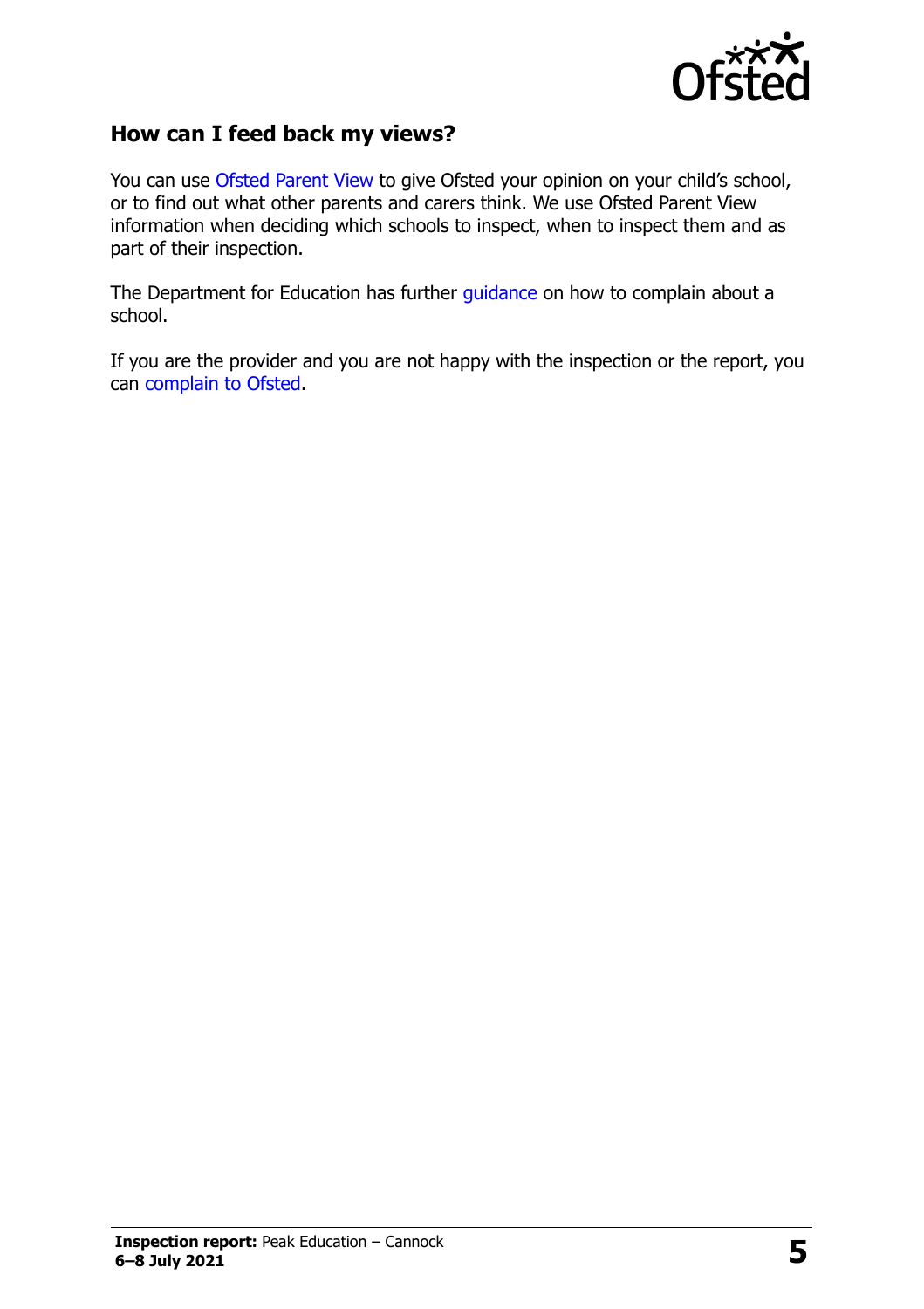

## **School details**

| Unique reference number                       | 146806                           |
|-----------------------------------------------|----------------------------------|
| <b>DfE registration number</b>                | 860/6049                         |
| <b>Local authority</b>                        | Staffordshire                    |
| <b>Inspection number</b>                      | 10193304                         |
| <b>Type of school</b>                         | Other independent special school |
| <b>School category</b>                        | Independent school               |
| Age range of pupils                           | 11 to 19                         |
| <b>Gender of pupils</b>                       | Mixed                            |
| Gender of pupils in the sixth form            | Mixed                            |
| Number of pupils on the school roll           | 43                               |
| Of which, number on roll in the<br>sixth form | 5                                |
| <b>Number of part-time pupils</b>             | $\mathbf 0$                      |
| <b>Proprietor</b>                             | Paul Ball                        |
| <b>Headteacher</b>                            | <b>Sharon Cliff</b>              |
| <b>Annual fees (day pupils)</b>               | £57,000                          |
| <b>Telephone number</b>                       | 01543 622461                     |
| Website                                       | www.peakeducation.co.uk          |
| <b>Email address</b>                          | peakeducation.cannock@peak.co.uk |
|                                               |                                  |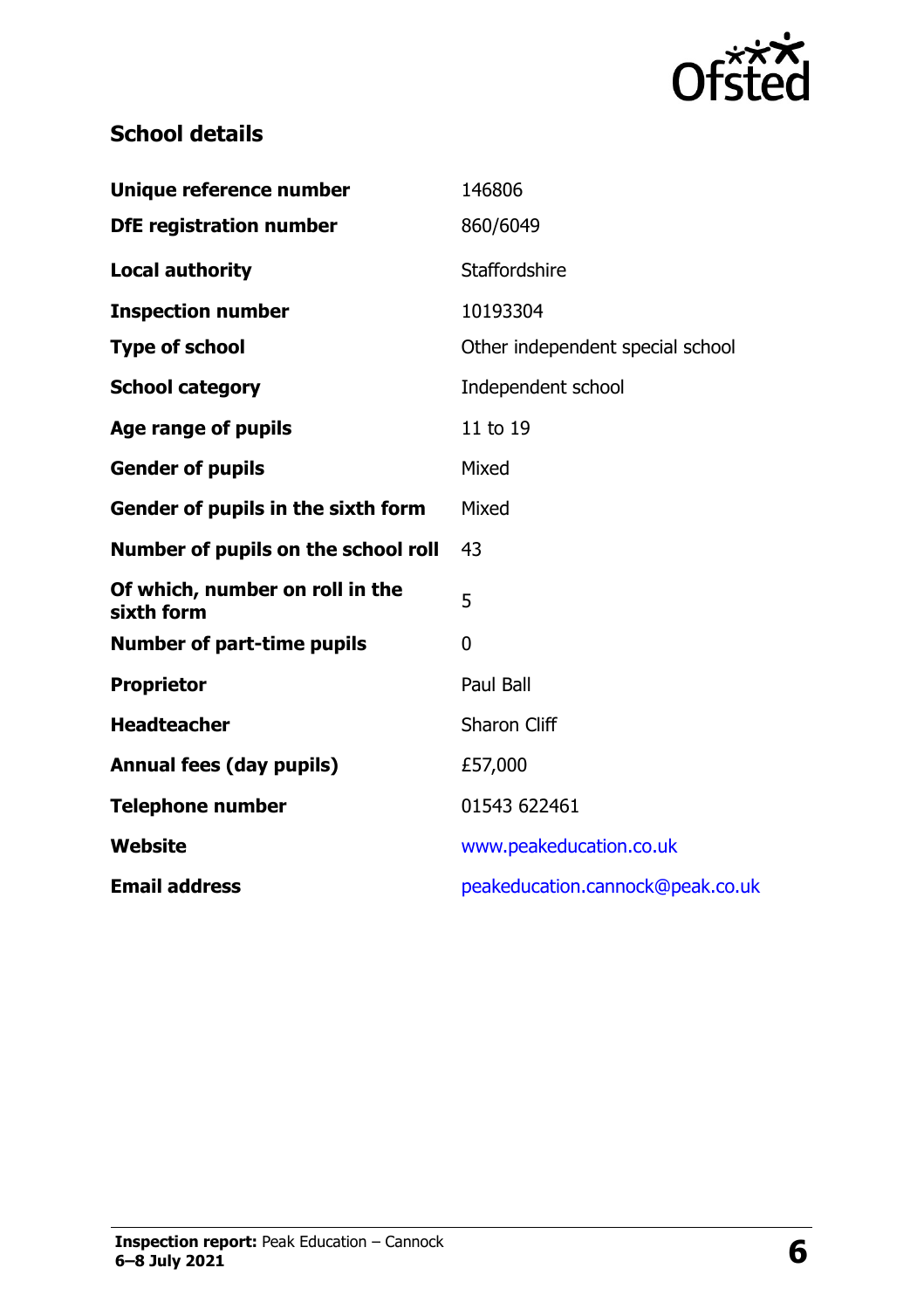

#### **Information about this school**

- This was the first full standard inspection since the school was first registered to admit pupils in September 2019.
- The school does not use any alternative providers.
- Most of the pupils on roll have an education, health and care plan. The school caters for pupils who have social, emotional and mental health difficulties.
- The planned curriculum includes a range of vocational programmes of study. This includes subjects such as motor vehicle maintenance, construction, catering and health and beauty. The building has been adapted to cater for these courses.
- The school is part of Peak Activity Services Limited, a registered company that owns and runs a wide range of outdoor education centres. Pupils attending the school have access to a range of outdoor activities, including climbing and canoeing.

#### **Information about this inspection**

We carried out this inspection under section 109(1) and (2) of the Education and Skills Act 2008. The purpose of the inspection is to advise the Secretary of State for Education about the school's suitability for continued registration as an independent school.

The school meets the independent school standards. These are the requirements set out in the schedule to the Education (Independent School Standards) Regulations 2014.

- This was the first routine inspection the school received since the COVID-19 (coronavirus) pandemic began. We discussed the impact of the pandemic with the school, and have taken that into account in our evaluation.
- We met with the executive headteacher and headteacher, the designated safeguarding lead, other senior leaders and the English, mathematics, PSHE education and careers leaders.
- The lead inspector met the proprietor.
- We focused on English, mathematics, PSHE education and the vocational programmes. We discussed the curriculum design with the headteacher, assistant headteacher and subject leaders, spoke to teachers about pupils' learning and visited a range of lessons in these subjects.
- We toured the school premises to check their suitability.
- We reviewed a range of documentation provided by the school. We looked at school policies, curriculum documents, health and safety documentation and documents relating to pupils' behaviour and attendance.
- We reviewed a range of safeguarding information, including the checks that leaders make on staff prior to employment. We checked the school's safeguarding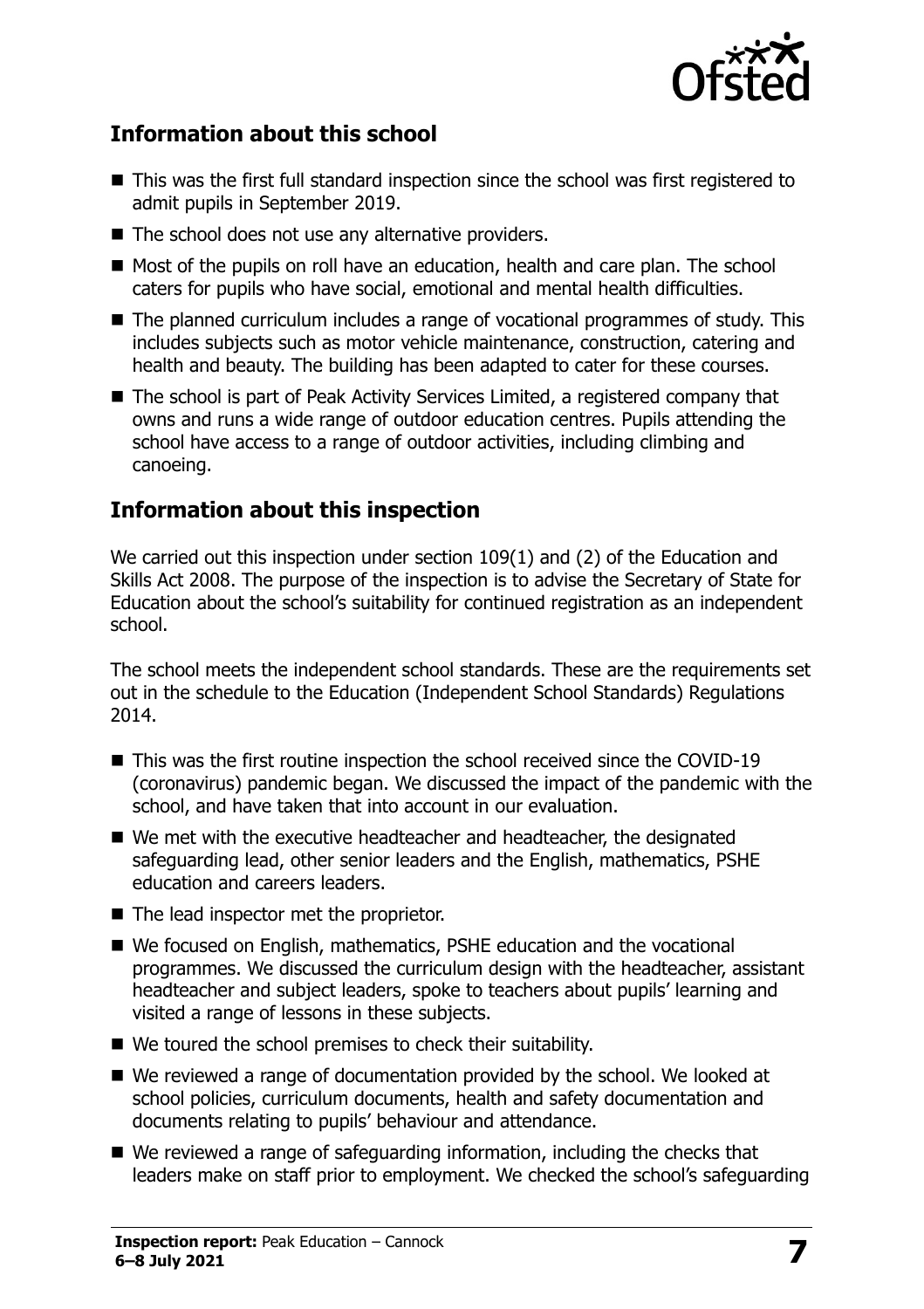

policy and spoke to staff about the school's safeguarding procedures. We checked staff's safeguarding training.

- There were no parent free-text comments and no responses to Ofsted Parent View.
- The lead inspector considered the 51 responses to Ofsted's staff questionnaire. There were no responses to Ofsted's pupil questionnaire.
- We spoke informally to current pupils and pupils who had recently left the school.
- We met with staff to discuss their views about the school.

#### **Inspection team**

Ian Tustian, lead inspector **Her Majesty's Inspector** 

Peter Humphries Senior Her Majesty's Inspector